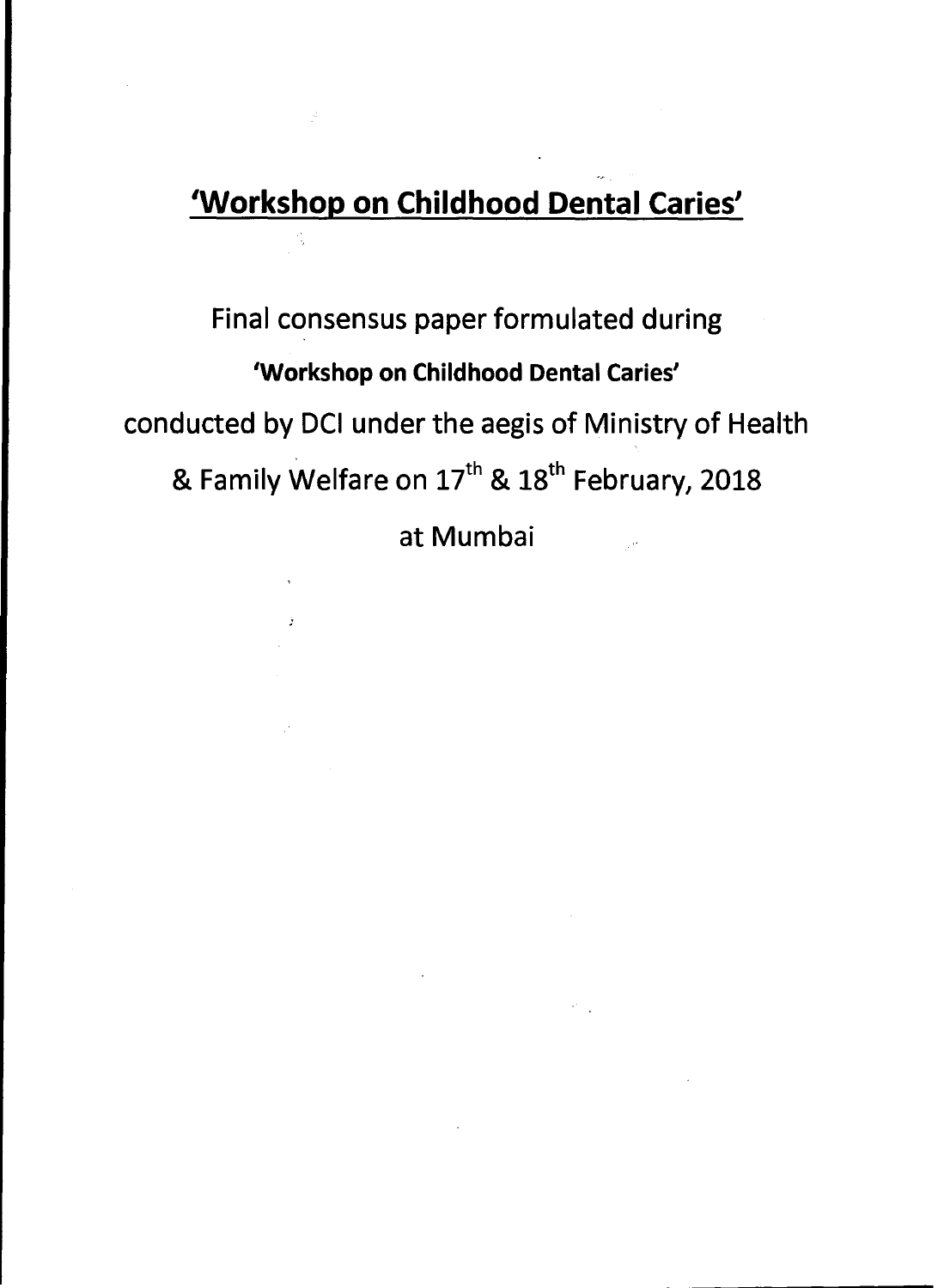

**Workshop on Childhood Dental Caries** Organised by : Dental Council of India Under Aegis: Ministry of Health & Family Welfare, Govt. of India On 17<sup>th</sup> & 18<sup>th</sup> February, 2018 at Mumbai (Maharashtra)



### **Expert Recommended Consensus:**  *Child Oral Health Policy*

### DCI Workshop on Childhood Dental Caries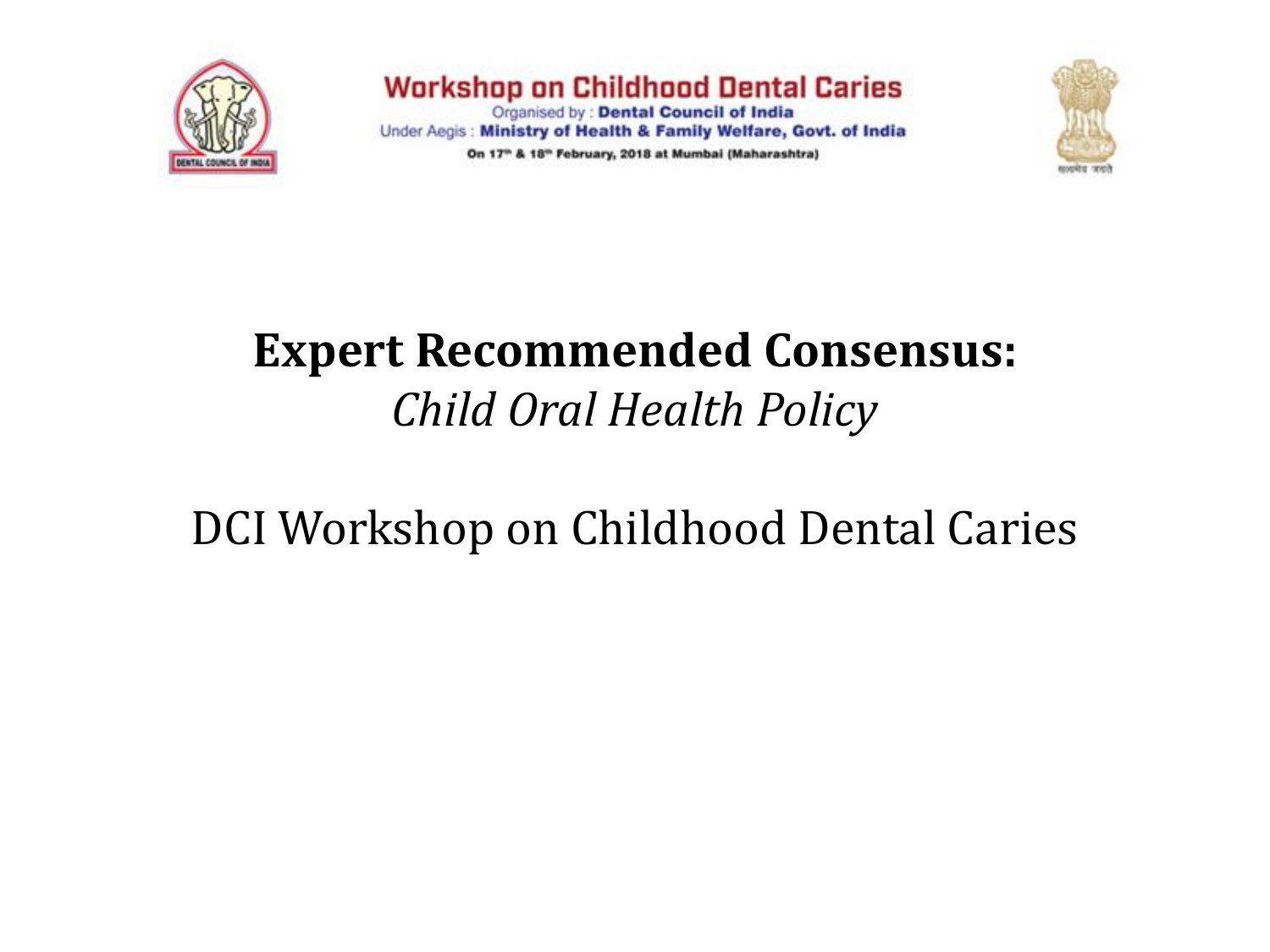# Executive Summary

- Indian children population at high risk of caries (dental cavity) due to:
	- *Lack of awareness High cariogenic diet - Poor oral hygiene habit*.
- Caries Management Strategies to be age-specific and preventive in nature and should be initiated from the time of gestation (during milk teeth formation).
- Sensitization of Pediatricians/ ASHA/ ANMs (along with training) for oral health education as poor oral health of mother can lead to pre term babies which can impact child's overall health and development
- **Primary schools** key focus for establishing good oral hygiene habits such as "daily brushing" through utilizing existing program such as Mid- Day Meal scheme followed by brushing.
- To reinforce the role of fluorides in caries prevention through community water fluoridation, varnishes, toothpastes.
- Partnership between Dental fraternity (DCI), Government body & Oral Care Corporates to develop sustainable and social-oriented mass campaigns in a phasic manner.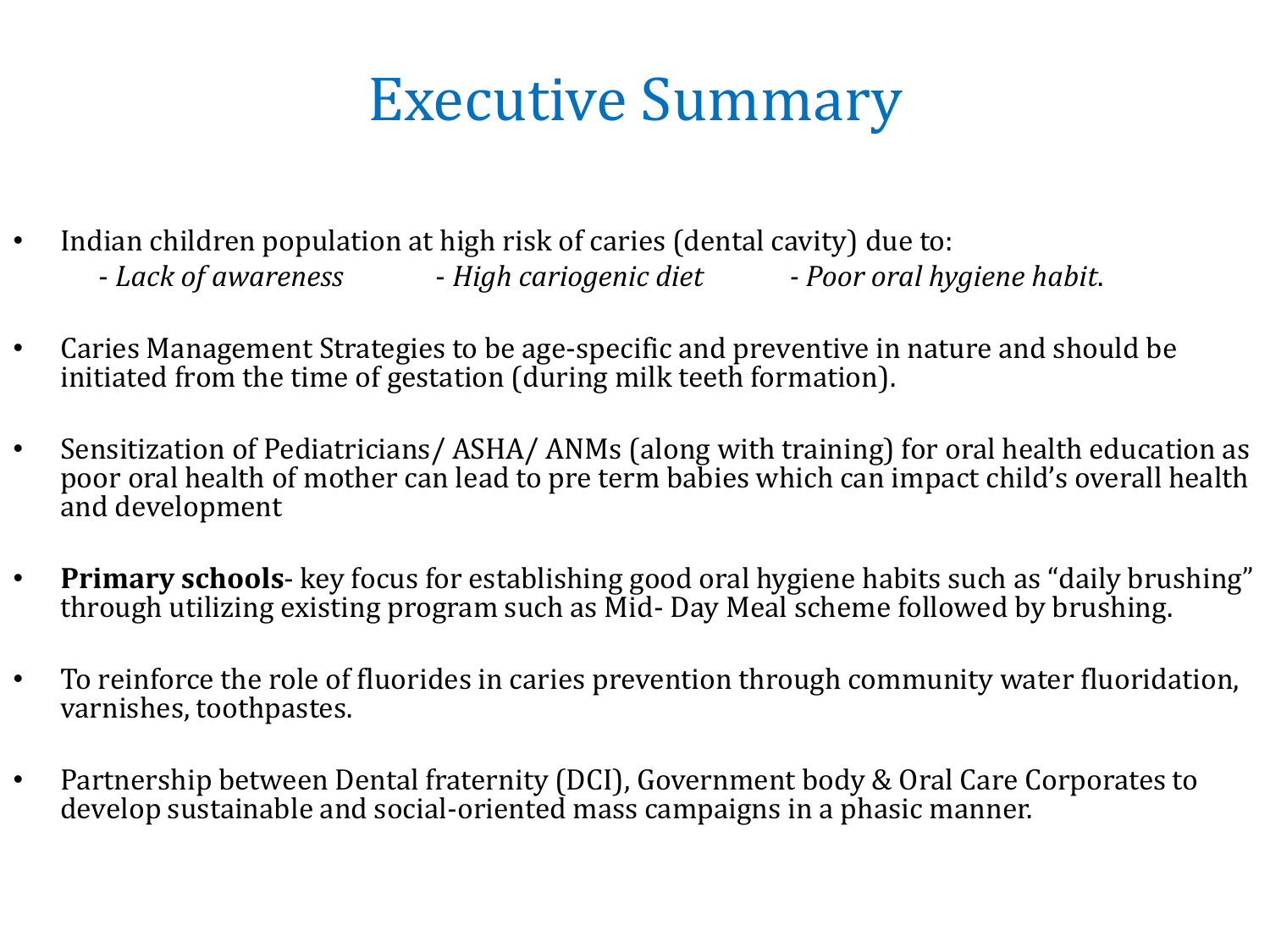# Burden of Childhood Dental Caries in India

- The National Oral Health Survey (NOHS) 2002-2003 estimated an average prevalence of 40-60% in Indian pre-school children with rural children and those from underprivileged backgrounds displaying greater burden<sup>1</sup>
- Transmission of maternal *Streptococcus mutans* has also been identified as an important risk factor leading to the development of early childhood caries<sup>2</sup>
- Dental caries has a significant impact on growth and development as well as on the general health of the child; a consequence of pain, infection and inability to chew

<sup>1.</sup> Sreedharan A, Faizal CP and Chandru TP. Feeding practices and prevalence of early childhood caries among preschool children in urban and rural areas of Kannur district. International Journal of Dental Research;2016;4(1):11-15

<sup>2.</sup> Sukumaran A and Anand PS. Early childhood caries: Prevalence, risk factors and prevention. Front. Pediatr. 2017;5:157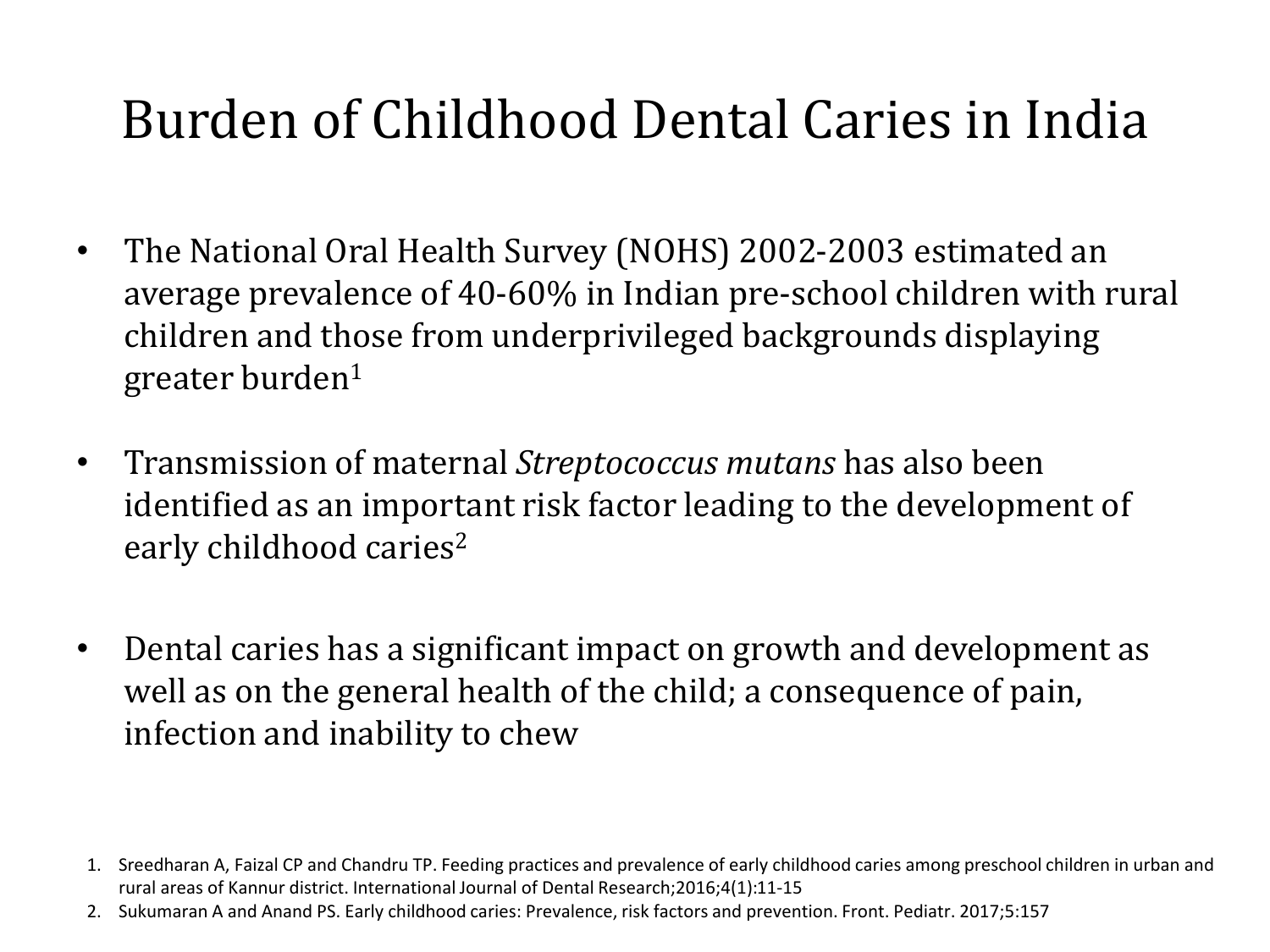- **High & variable prevalence of Dental Caries in children:**
	- Lack of awareness
	- Easy availability of cariogenic foods

#### • **Risk Factors for Childhood Caries**

- **Infancy (0-2 years):**
	- Maternally derived S. mutans
	- Breast feeding on demand, rather than *ad lib*
	- Nocturnal feeding
	- Bottle feeding with high sugar infant formula
	- Not cleaning the child's mouth after feeds
- **Childhood (3 – 14 years):** 
	- Frequent sugar exposures
	- Frequent snacking on foods that are rich in fermentable carbohydrates
	- Faulty oral hygiene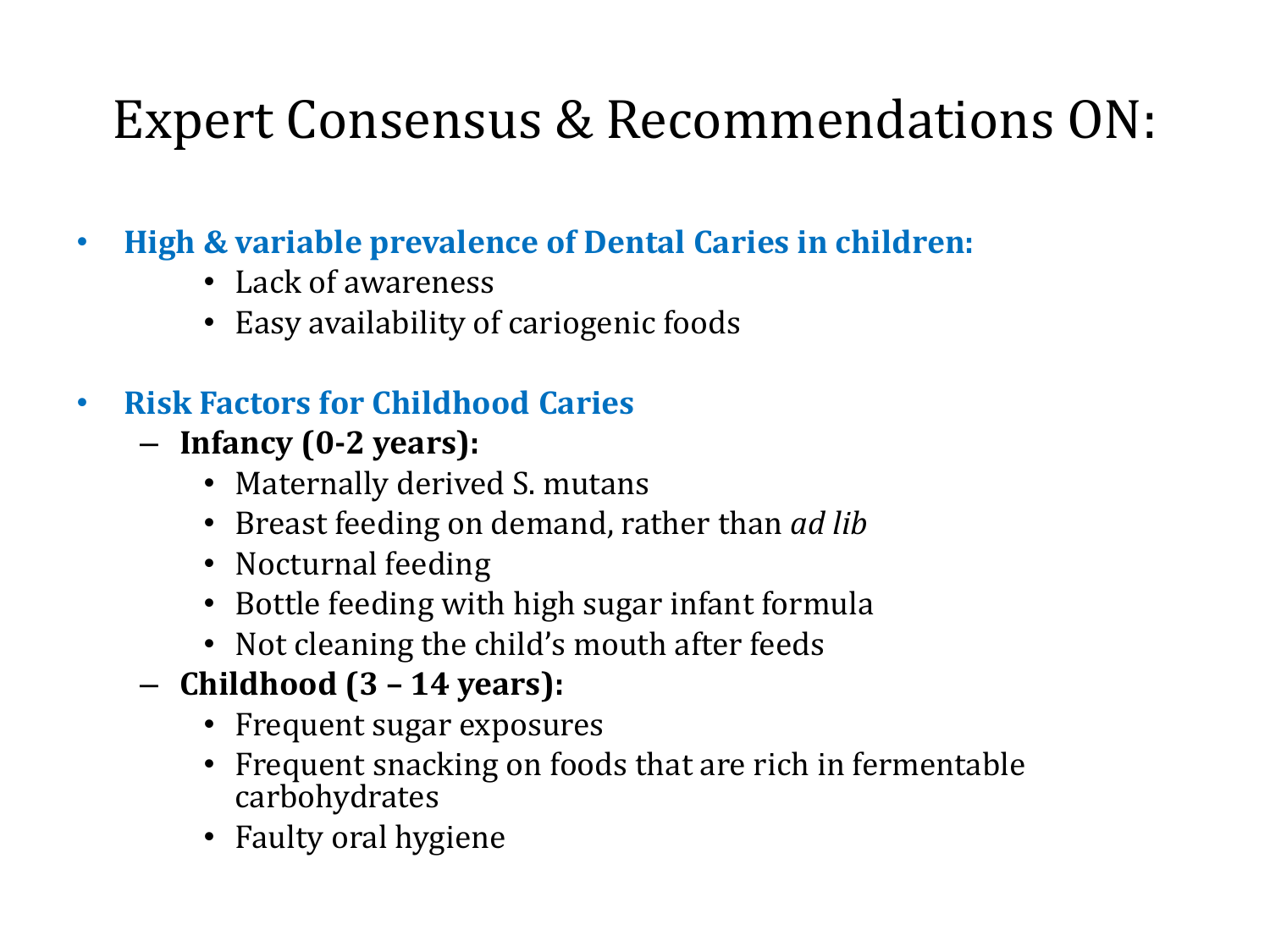- **Preferred Caries Risk Assessment Tools**
	- ICCMS ICDAS (International Caries Detection And Assessment System)
	- CRAFT
- **Prevention Strategies of childhood caries**

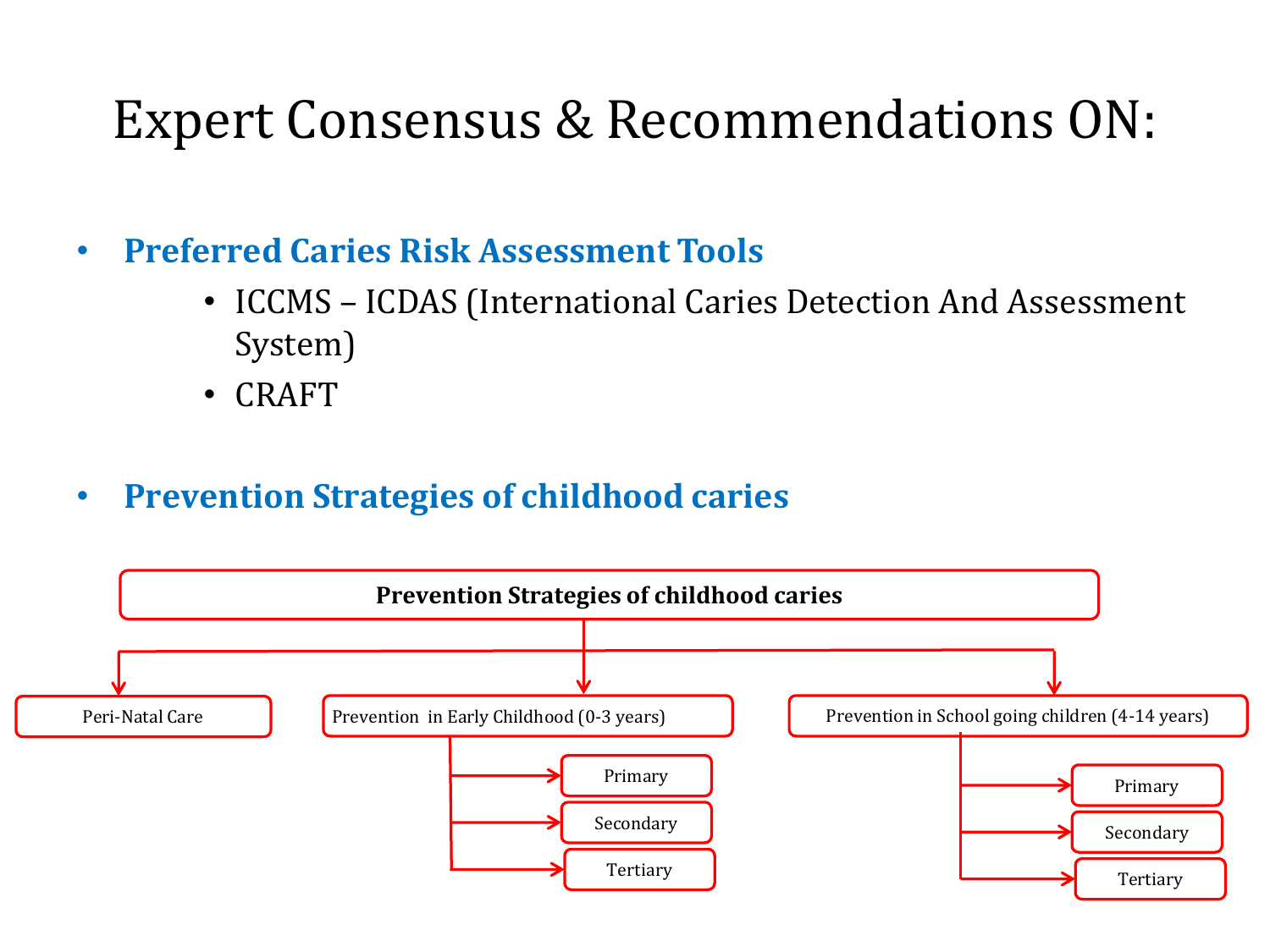#### • **Peri- Natal Care**

• Initiation of caries preventive activities should be from the time of conception, whenever mother or child is being examined- as teeth formation begins *in utero*

#### – **Personnel Involved:**

- Pediatricians, gynecologists
- Anganwadi workers, ASHA workers
- Skilled workforce- DISHAs (Dental Integrated Social Health Activist) to be created

#### – **Expectant mothers to be educated on:**

- Balanced diet during pregnancy
- Maternal free sugar intake to be less than 10% of the total energy
- Effective maternal plaque control methods like brushing with fluoridated toothpastes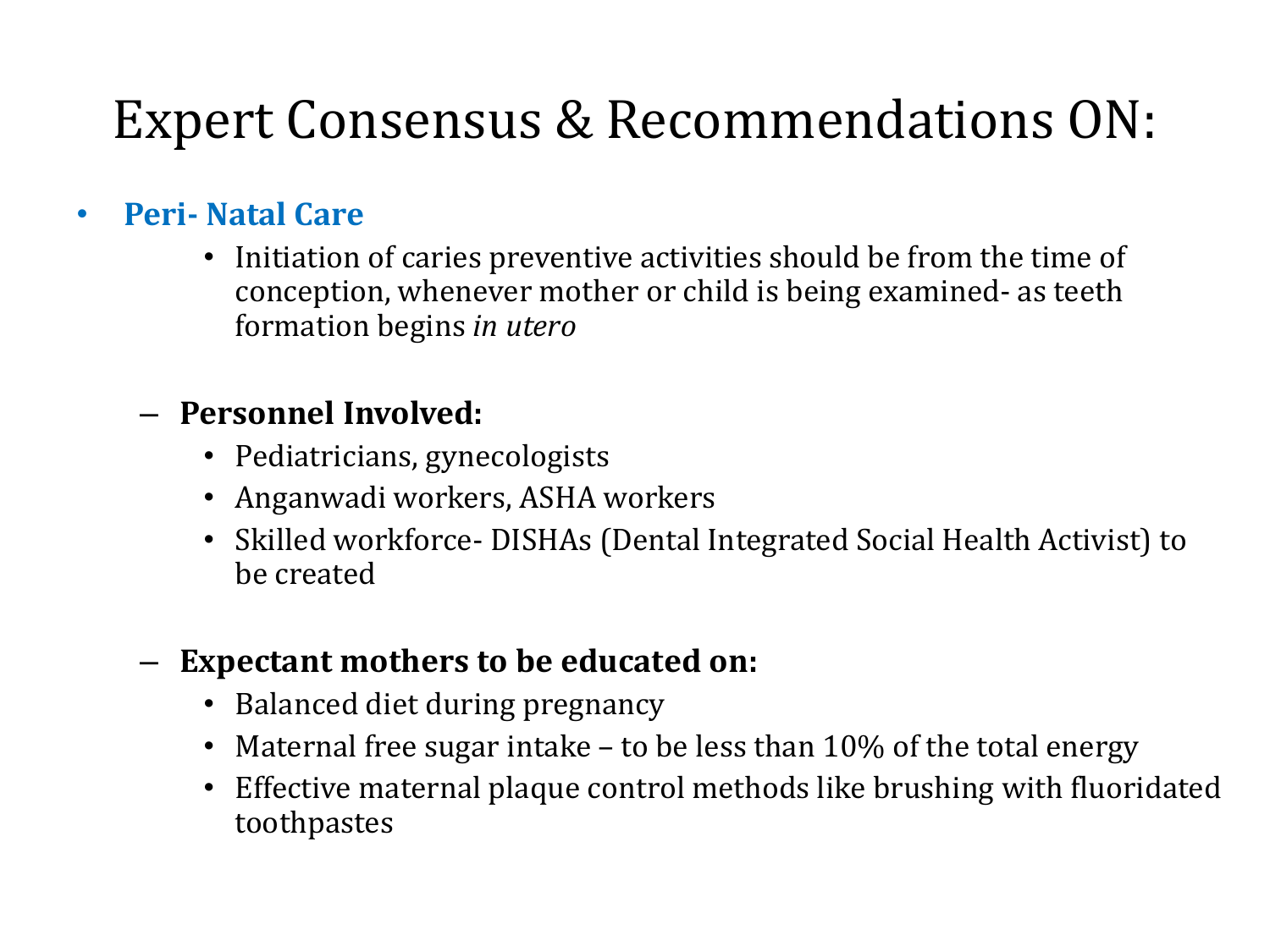- **Prevention in Early Childhood (0-3 years)**
	- **Recommendations on maternal nutritional counseling**
		- 0-6 months exclusive breast feeding as per IAP recommendation
		- Less than 10% energy from free sugar
	- **Recommendations on maternal socio-behavioral counseling**
		- Cleaning of oral cavity with a soft, clean, boiled cotton or muslin cloth or disposable wipes after every feed, from birth
		- Supervised brushing twice a day with fluoridated toothpaste (1000- 15000 ppm) after  $1<sup>st</sup>$  tooth erupts
		- Fluoride recommendations: 0-2 years a smear, > 2 years a pea-sized amount

#### – **Other recommendations**

- Yearly dental check-up on every birthday
- Educating pediatricians on emphasizing drinking water after consumption of sugary syrups
- Pictorial warning on syrup bottles indicating caries risk and the need to drink water or brushing after syrup consumption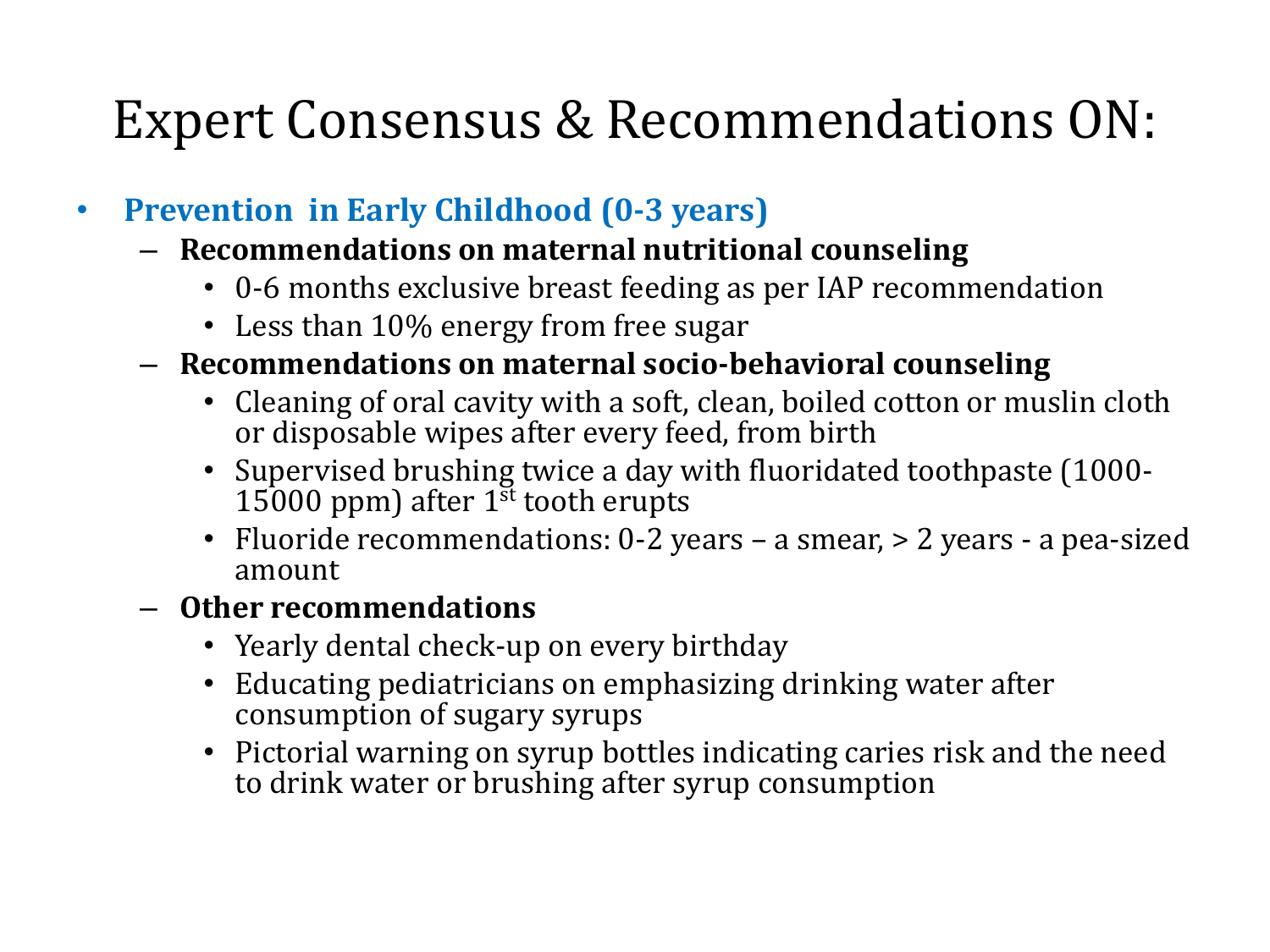#### • **Prevention in Early Childhood (4-14 years)**

- Educate child on cariogenic impact of foods
	- Involve teachers, employ dental educators
- Supervised toothbrushing
	- Fluoride toothpaste use (1000-1500 ppm), pea size
- Sensitize pediatrician for better oral health care and dental referral
	- Yearly dental check-up on every birthday
- Collaborate with existing government school programs like midday meals (hand washing followed by tooth brushing with fluoridated toothpaste post meal)
- Professionally applied varnishes by:
	- Trained professionals
	- Trained para-medics
- School fluoride mouth rinse program
- Dental clinic in schools
	- Specific curriculum to be designed to train a school dental nurse
	- Conducting 1 compulsory dental camp each year in every school with the report to be sent to the concerned authorities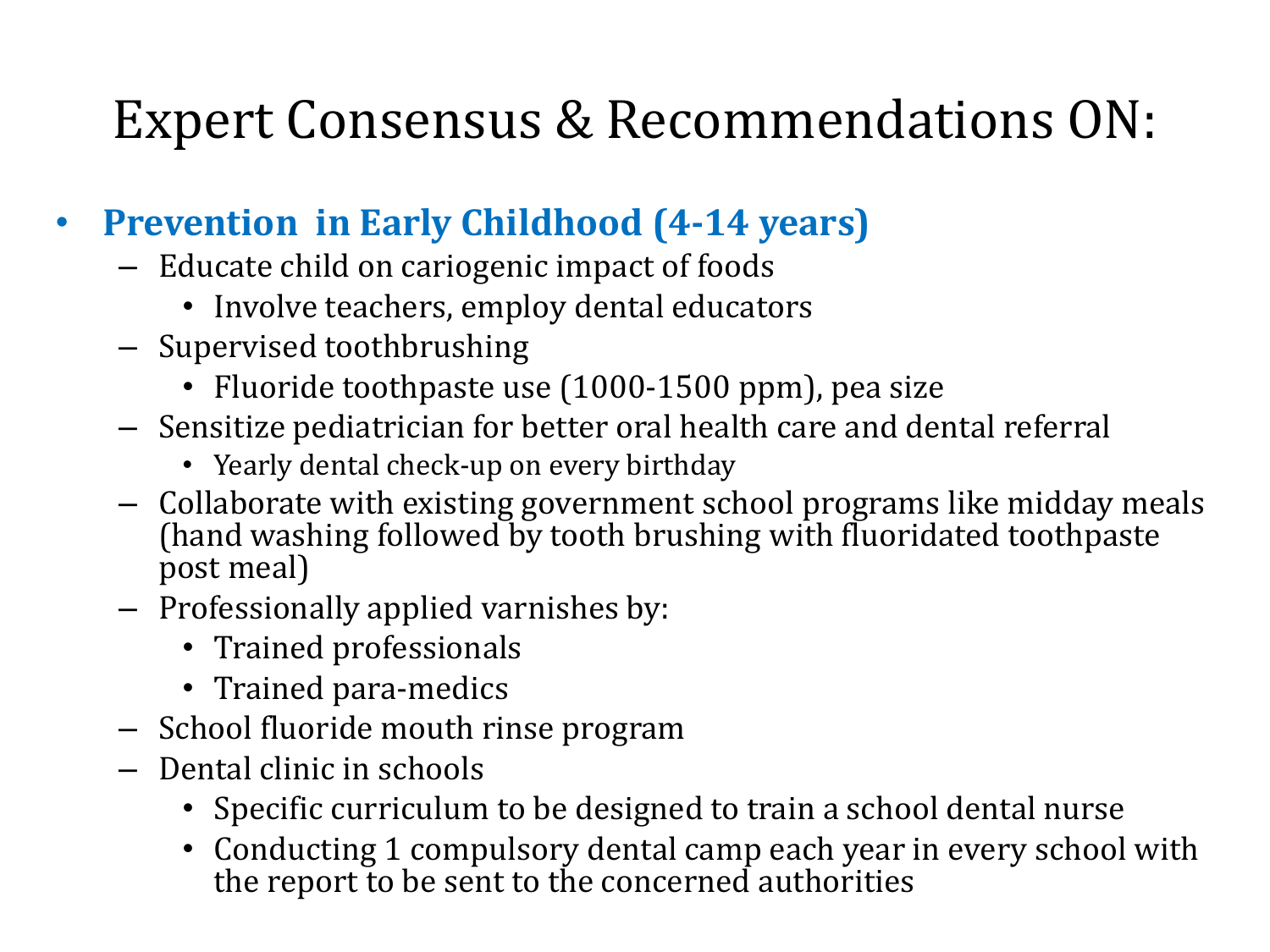#### • **Secondary & Tertiary Prevention**

- Secondary prevention cannot be implemented alone but should be used in addition to primary prevention
	- Training of personnel for early detection Involving interns, developing new skilled workers- DISHA and training of ASHA skilled force
	- Periodic oral health check ups, every 6 months or at every vaccination visit in 1st year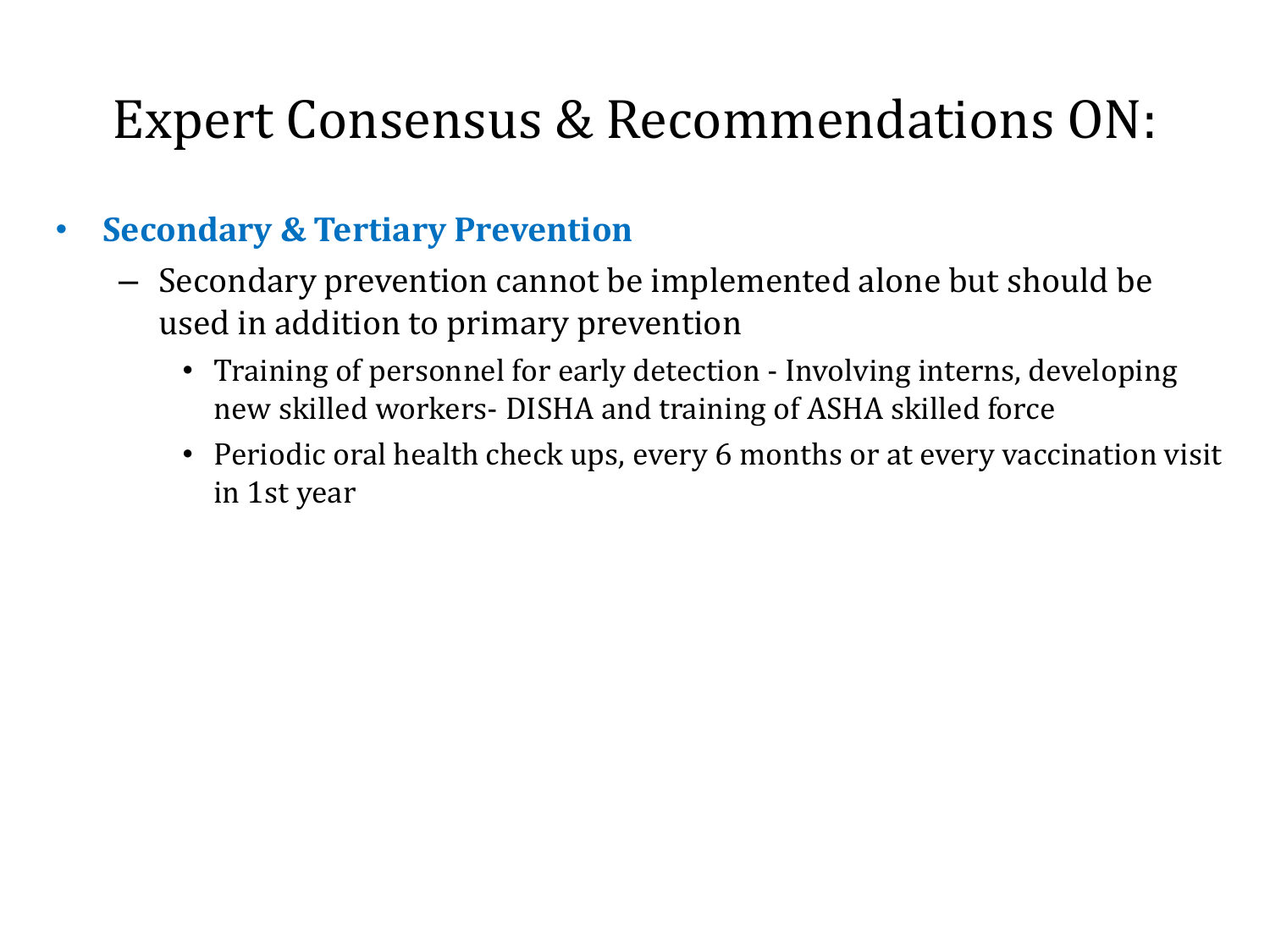#### • **Role of Fluorides**

- Studies have demonstrated a 20 to 50% decrease in caries after fluoride rinsing programs in schools
- Application of fluoride varnish  $(\sim 22,600$ ppm) to the primary teeth of all infants and children starting at the age of primary tooth eruption to 5 years
- **Augmenting the benefits of fluoride in a toothpaste by adding**
	- Arginine and calcium
	- Xylitol
	- Non fluoride topical Remineralizing agents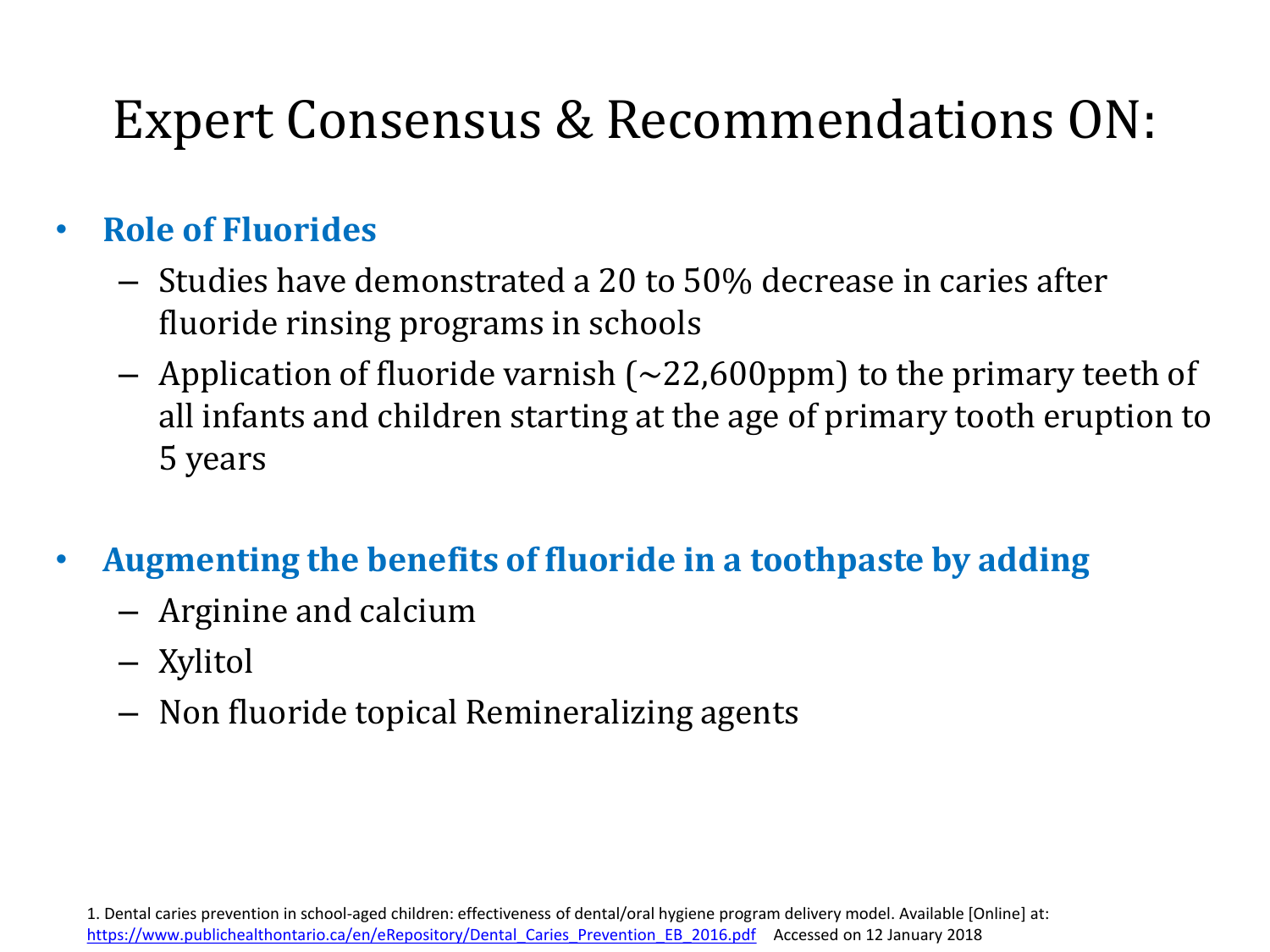# Way Ahead

#### **Patient level Barriers**

- Health education may have only a temporary effect on caries reduction
- Low level of inclination of expectant mothers to incorporate changes in their oral hygiene routine due to ignorance
- Lack of compliance in use of dental care products
- **Unaffordability**

#### **Community level Barriers**

- Separate budget allocation for oral health care – *Currently no allocation in the 2015 NHP*
- Funding to provide dental/ oral hygiene aids to children
- Lack of dental care facilities in rural and tribal areas
- Lack of complete coverage of communal/ school water supply to all the citizens of India

Barriers **Barriers Call Health Care Policy- India**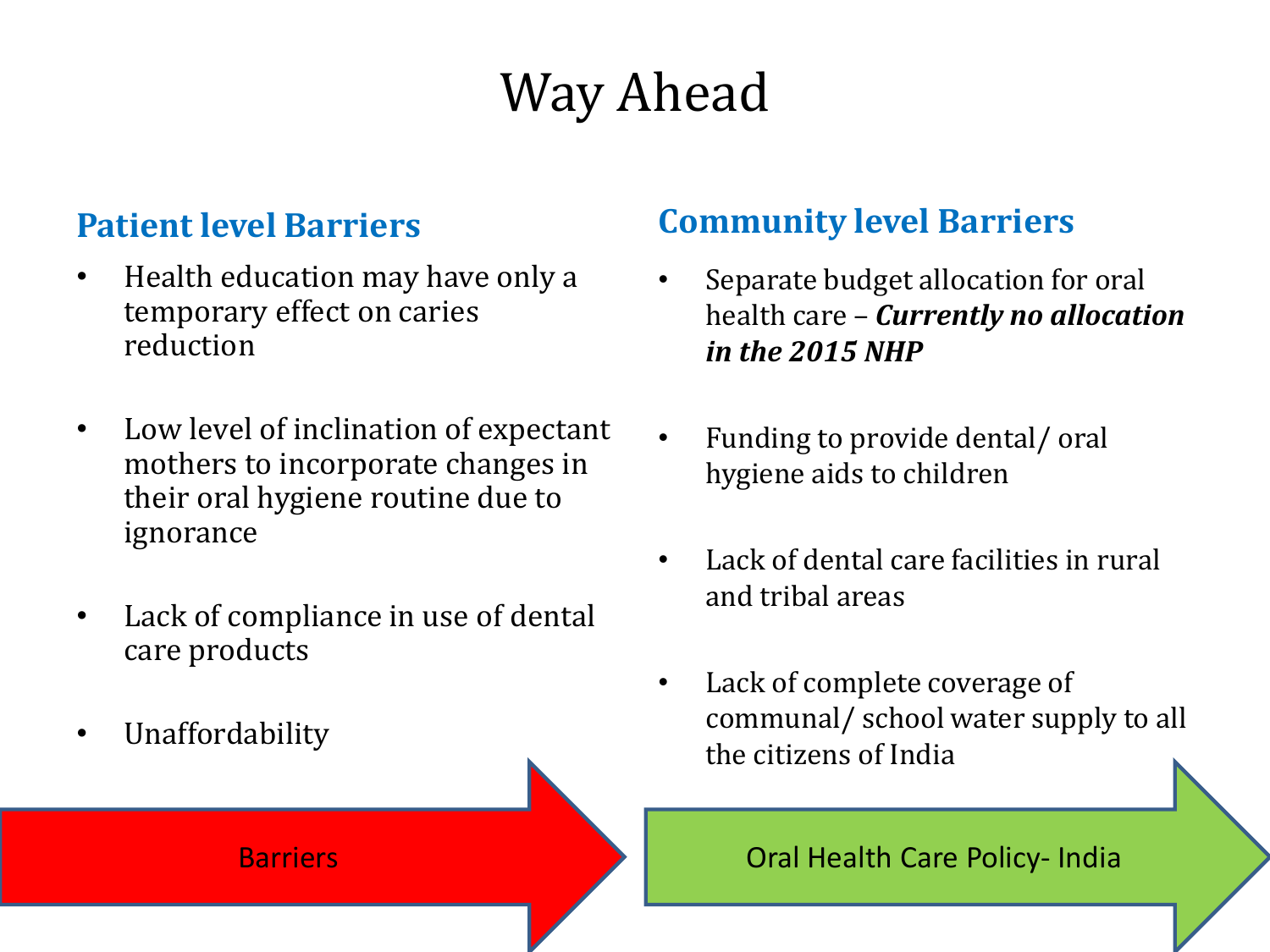• The need of the hour in India is to secure the cooperation of the decision makers and government officials to work together with dental professionals and oral care corporates to develop a practical, costeffective, evidence-based, directed population approach for oral health promotion in infants and children that aims at preventing dental caries

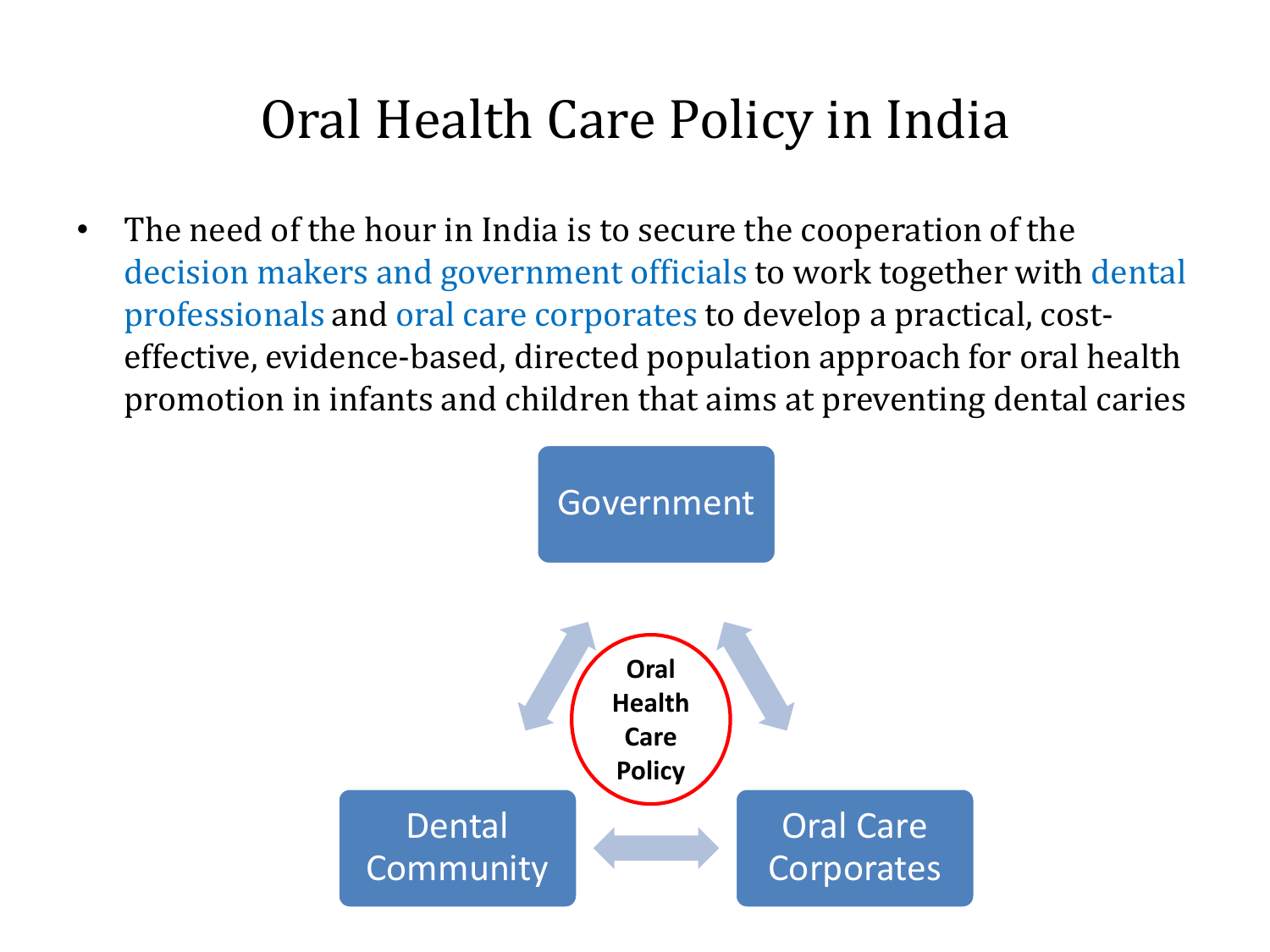#### **PROPOSED ACTION PLAN:** Overview

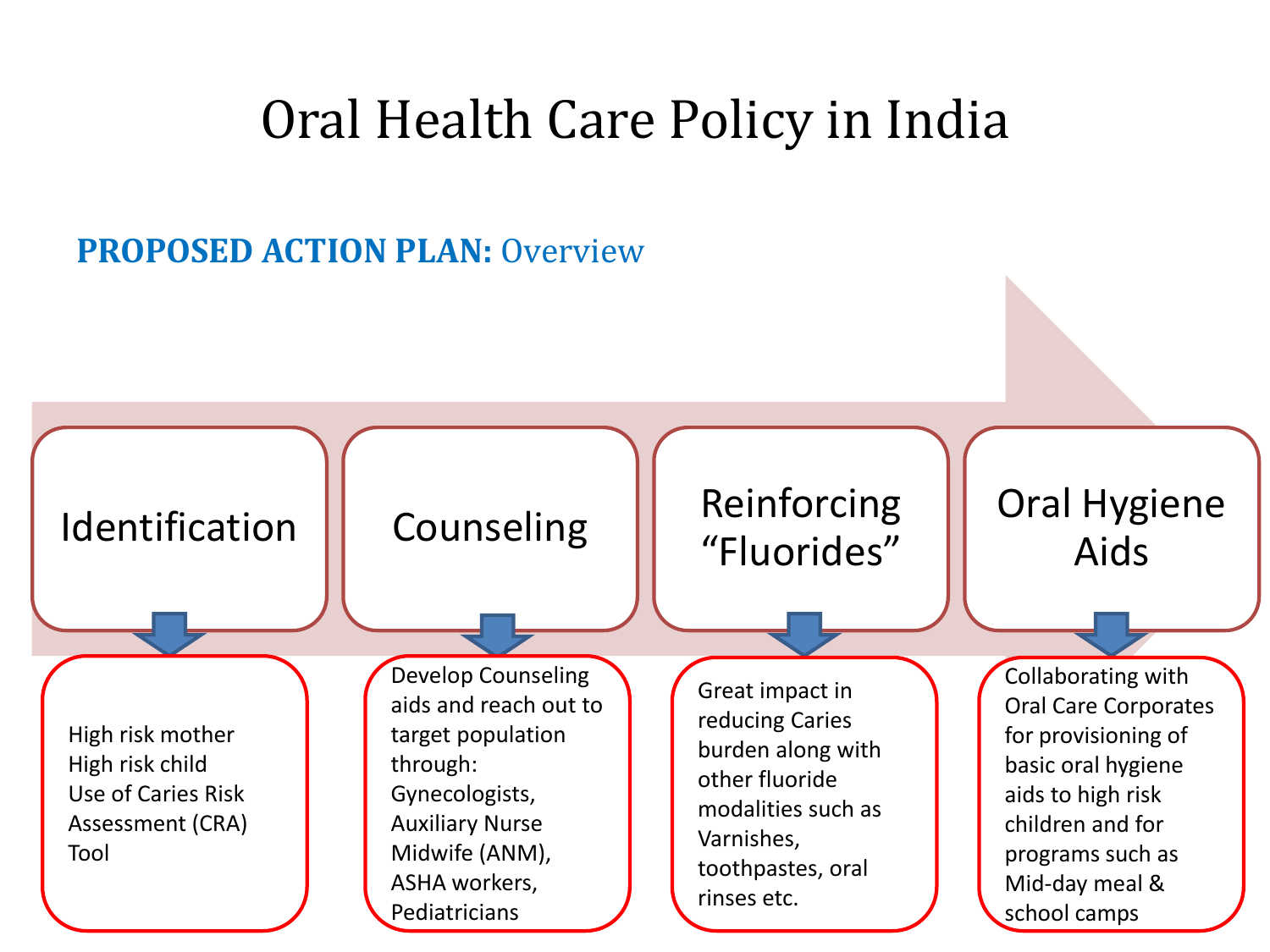#### **PROPOSED ACTION PLAN: Phase I**